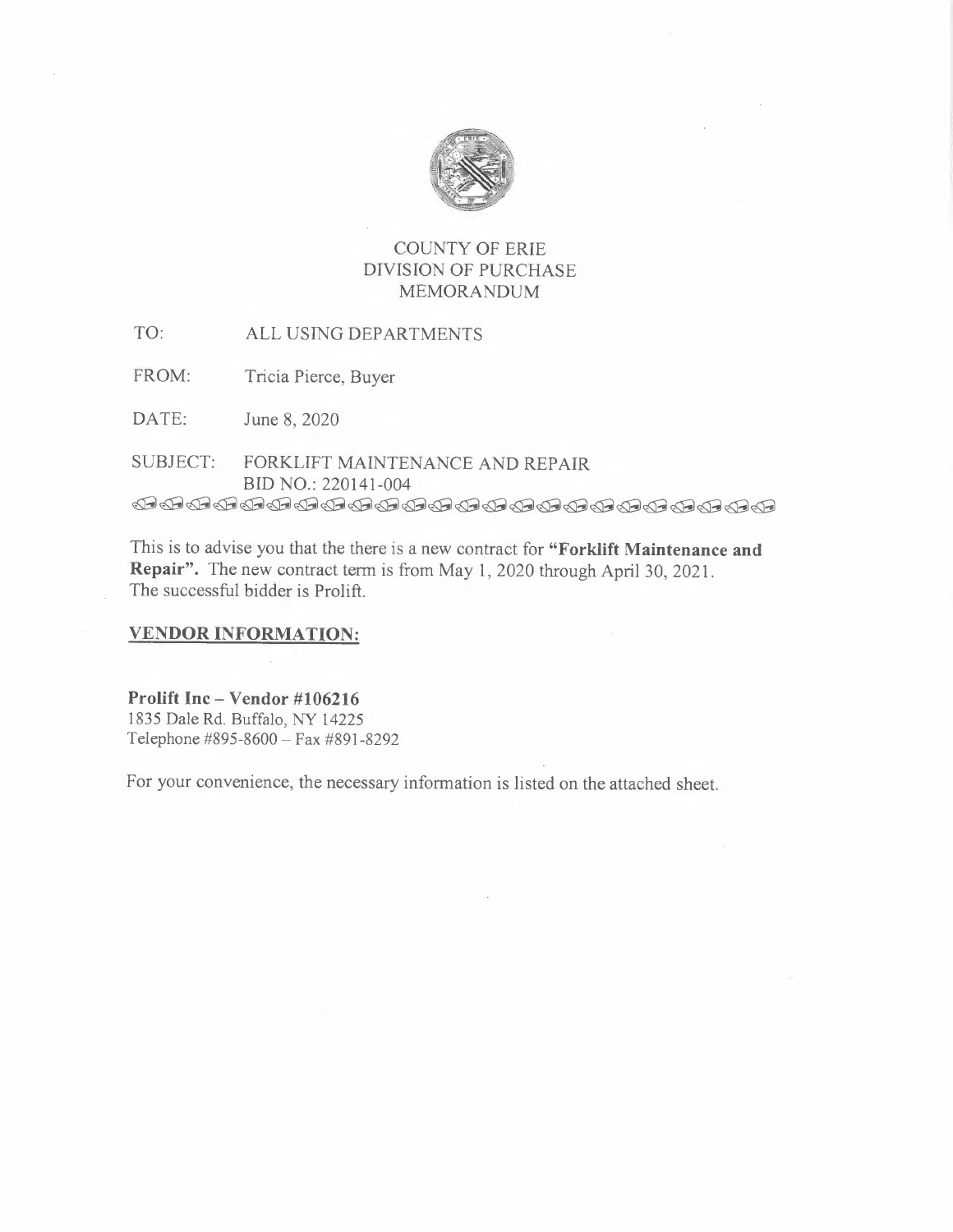Forklift Maintenance Bid No.: 20141-004 CONTRACT TERM: May 1, 2020= April 30, 2021

| <b>ITEM</b><br>NO. | QUAN-<br><b>TITY</b> | <b>UM</b> | <b>CATALOG NO./DESCRIPTION</b>                                    | <b>UNIT</b><br><b>PRICE</b> | <b>TOTAL</b><br><b>PRICE</b> |
|--------------------|----------------------|-----------|-------------------------------------------------------------------|-----------------------------|------------------------------|
|                    |                      |           | Proposal to supply our requirement<br>for planned maintenance     |                             |                              |
|                    |                      |           | for our fleet of forklifts as specified<br>on the following page. |                             |                              |
|                    |                      |           |                                                                   |                             |                              |
| 1.                 |                      |           | Cost for preventative maintenance<br>for 5 forklifts              |                             | \$995.00                     |
|                    |                      |           | As listed on the following page.                                  |                             |                              |
|                    |                      |           |                                                                   |                             |                              |
|                    |                      |           |                                                                   |                             |                              |
|                    |                      |           | Percentage off list for parts:<br>15<br>$\frac{0}{0}$             |                             |                              |
|                    |                      |           | Hourly Rate for breakdowns &                                      |                             |                              |
|                    |                      |           | Repairs:<br>\$ \$89.00 per hour                                   |                             |                              |
|                    |                      |           |                                                                   |                             |                              |
|                    |                      |           |                                                                   |                             |                              |
|                    |                      |           |                                                                   |                             |                              |
|                    |                      |           |                                                                   |                             |                              |

\*\*\*\*See Attached for preventative maintenance specifications. \*\*\*\*